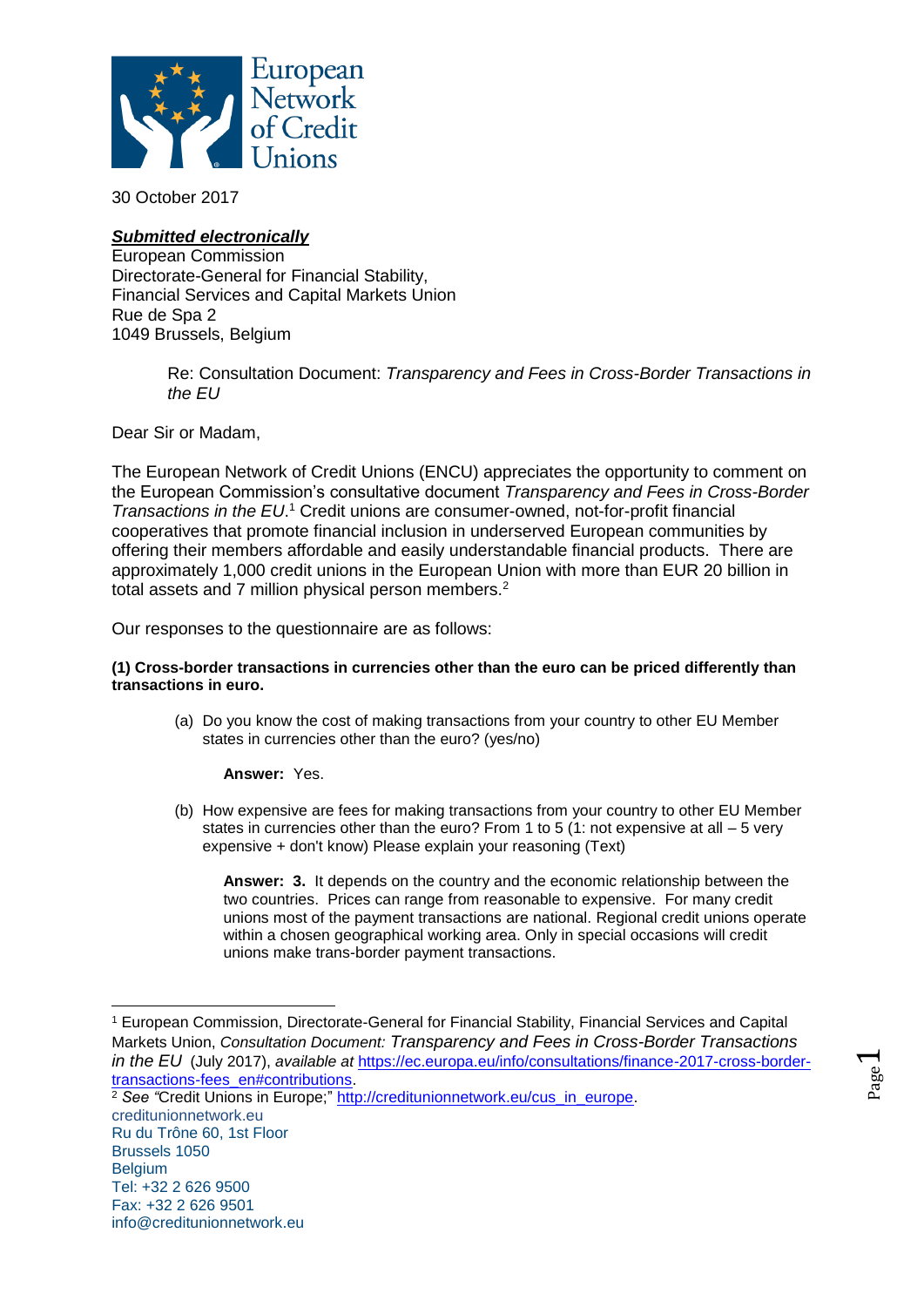

(c) How transparent/clear are fees for making transactions from your country to other EU Member states in currencies other than the euro? From 1 to 5 (1: not transparent at all – 5 very transparent + don't know) Please explain your reasoning (Text)

**Answer: 2.** For the costs incurred at a financial institution, those costs are usually known. However credit unions are often required to conduct transactions through an intermediary or several intermediary banks to complete a transactions. Each intermediary may charge a "lifting fee" and those costs may not be known in advance since each bank in the payments chain can choose its own correspondents. Therefore a credit union initiating a transaction may not be able to determine (or disclose) the entire fee on the transaction. Therefore transparency to the consumer on transactions can prove to be difficult.

(d) Could you provide examples of fees that you have paid for such transactions? (Please provide the amount transferred, the countries involved (from X to Y) and the total fees paid for the transfer) (Text)

**Answer:** For incoming Euro to PLN wires the fee for a credit union is approximately EUR 8.

(e) Should the EU regulate the cost of these transactions or should this be left to individual Member States or the market? (choice – EU level / Individual MS / it should not be regulated (be left to the market) / don't know). Please explain your reasoning (Text)

**Answer:** It should be left to the market and the individual Member States. Credit Unions as not-for-profit member owned co-operative institutions, will always seek to provide services for their members at the most cost efficient price. The problem with any price control is that it inherently will disadvantage a smaller institution that needs to access the market through an intermediary.

**(2) An option is that the Regulation on cross-border payments is fully extended to all currencies of Member States. This would mean that a money transfer to another Member State would cost the same as a similar domestic transaction.**

> (a) Should the scope of the Regulation be extended so that a money transfer to another EU Member State costs the same as a money transfer within the country? (Yes/No/don't know)

**Answer:** No.

(b) If not, what would be the main reasons for not doing so? (Text)

**Answer:** Regulations governing price often have unintended consequences and often disadvantage smaller institutions that do not have the economies of scale or infrastructure to handle such transactions. If not crafted carefully, they can create a barrier to entry, particularly for credit unions that have unique challenges. If there is a free market within the Member States, there will also be competition. Credit Unions in particular will always find the most efficient pricing. Further, specific risks with various countries change from time to time based on social, political or other considerations so a flat fee or price cap could prove to be problematic. It could further lead to a Credit Union being unable to serve various populations, often those that are underserved by other mainstream financial institutions.

**(3) Cross-border transactions in currencies of Member States other than the euro are often priced ad valorem – i.e. as a percentage of the total amount transferred.**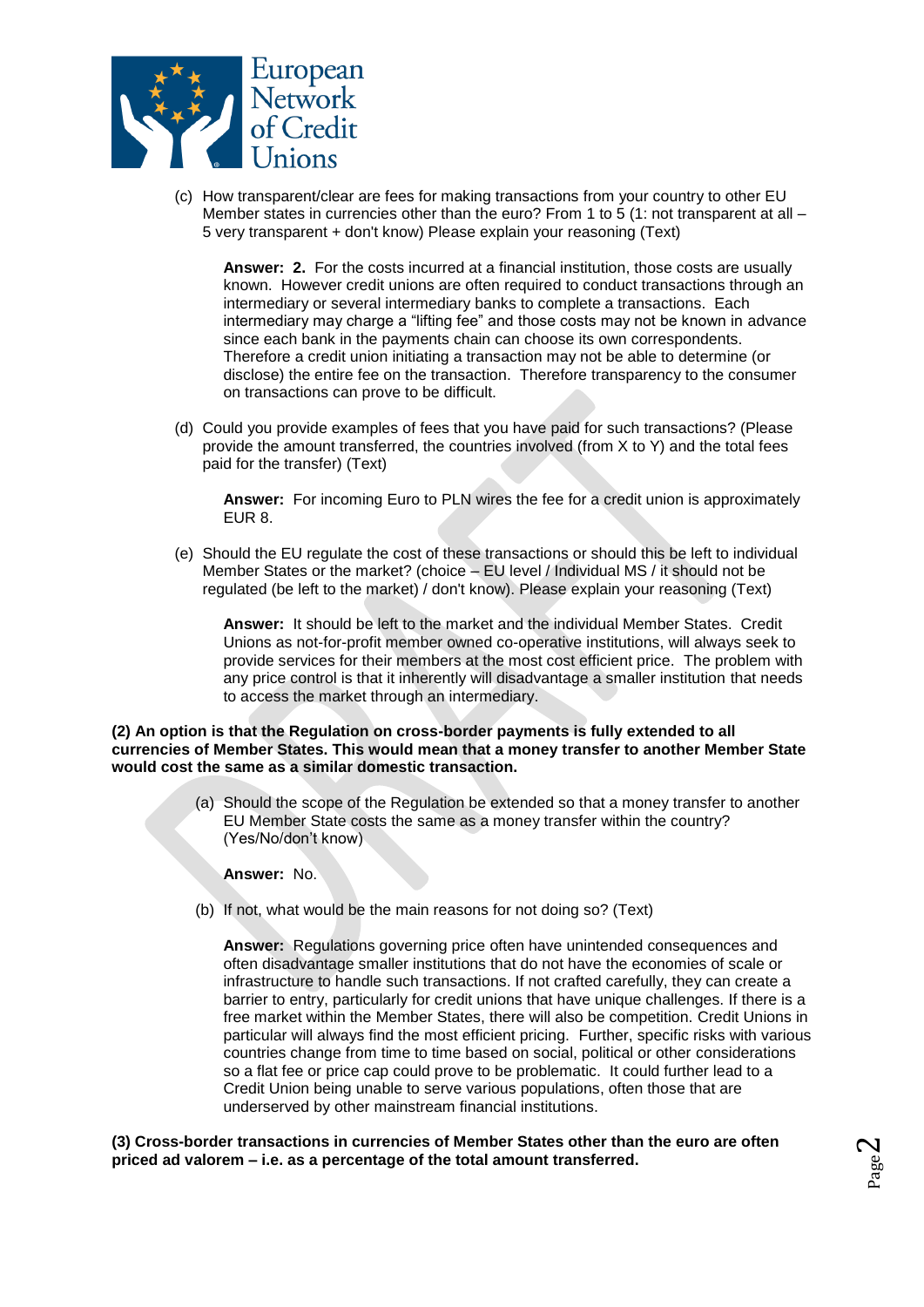

(a) Do you consider that this type of pricing practice make transactions too expensive? (Yes/No/don't know)

#### **Answer:** No

(b) What is the rationale behind such a pricing model? (Text)

**Answer:** The higher the transaction amount, the higher the risk to the financial institution, so the ad valorem pricing reflects the value of the corresponding risk.

(c) Does this practice reflect the internal costs of payment services providers? (Yes/No)

**Answer:** For smaller transactions, the total internal costs may not be captured, but these can be subsidized by adequate fees earned from higher transaction amounts, or a minimum fee can be set to cover costs.

#### **(4) Often, a minimum fee has to be paid for cross-border transactions in currencies of Member States other than the euro.**

(a) Is this practice preventing low-value transactions? (very much so, to some extent, No, don't know)

**Answer:** To Some Extent.

(b) What is the rationale behind this practice? (Text)

**Answer:** Cross-border transactions are inherently more complex and involve rules/regulations from other jurisdictions and exchange rates are variable and can change from the time of disclosure to the time of completion of the transaction. All transactions will incur a certain amount of fixed costs and thus setting a minimum makes economic sense.

(c) Should minimum fees be regulated to avoid disproportionate costs of low value transactions? (Yes/No/don't know)

#### **Answer:** No

(d) What rules on minimum fees would be reasonable and fair, taking into account internal costs? (Text)

**Answer:** A financial institution should be allowed to charge a minimum fee so that it can create a program that allows it to cover all costs of the transaction including overhead costs, fraud prevention costs, fraud losses, network fees, etc.)

(e) What would be the economic or social impact of your proposed rules? (Text)

**Answer:** Price fixing or price regulations generally tend to drive the smaller financial institutions from the market and this would be detrimental to consumers. Credit unions who are not-for-profit, member owned co-operative organisations will be disproportionately affected even though they generally will seek to provide services at the most cost-effective rate for their members. For members of credit unions that are forced from the market, this can mean that certain populations go unserved. Credit Unions often serve underserved markets so price regulations could prove problematic.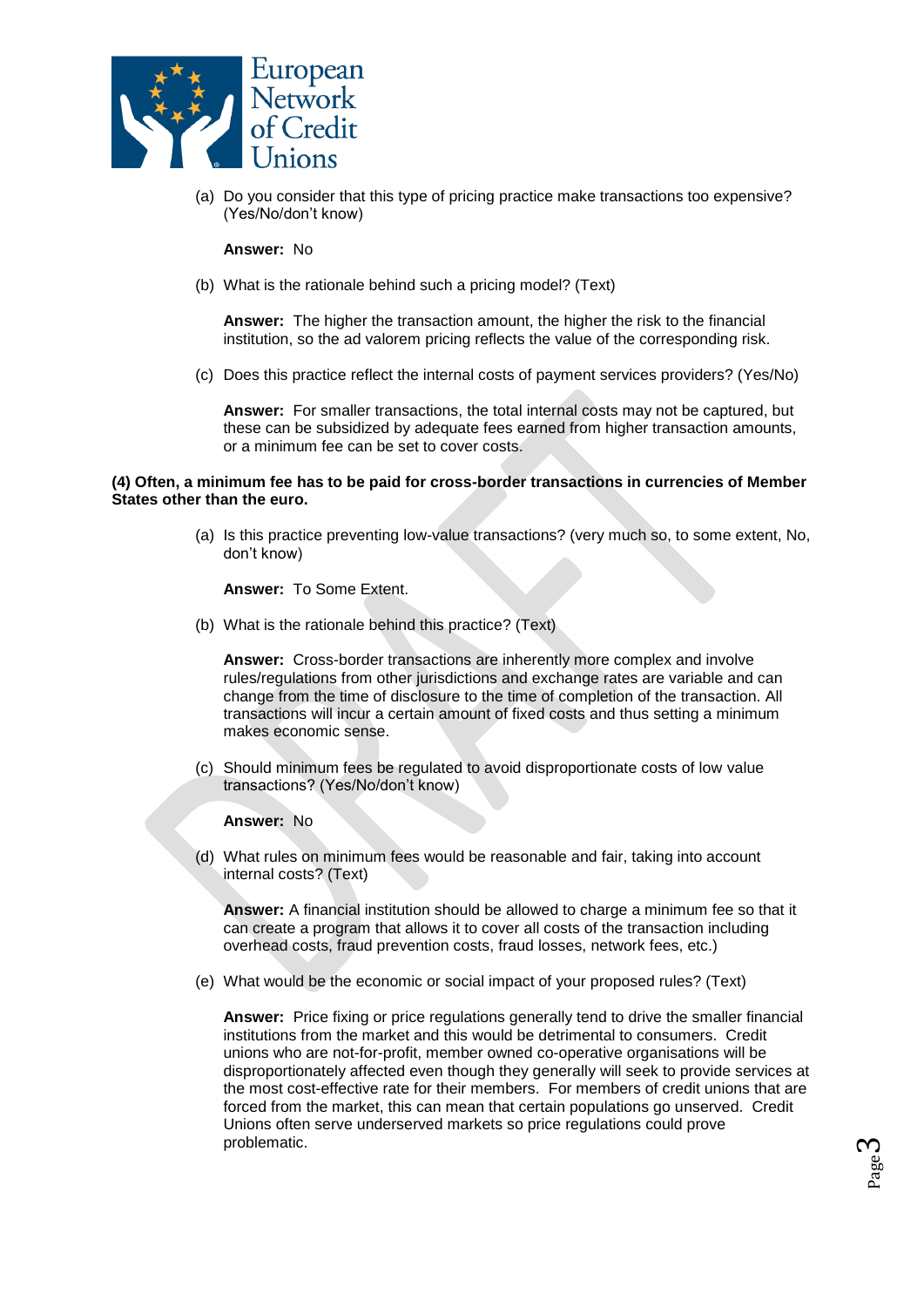

**(5) Sometimes there is no maximum fee for cross-border transactions in currencies of Member States other than the euro.** 

(a) What is the rationale behind this practice? (Text)

**Answer:** Cross-border transactions bring with it numerous uncertainties including fraud, conversion of currency issues, increased compliance issues, conflict of laws issues, etc. Therefore, banks and other financial institutions, including credit unions, need to be able to set pricing according to numerous variables and risk.

(b) Is this practice reflecting internal costs of payment services providers? (very much so, to some extent, No, don't know)

**Answer:** To some extent

(c) Should there be a mandatory cap on fees? (Yes/No)

**Answer:** No.

(d) If yes, at which amount should this cap be set? (Text)

**Answer:** N/A

(e) What would be the economic or social impact of such cap (Text)

The economic impact of a cap would likely exclude small credit unions from the market, leaving only large players and an unlevel playing field as a credit union may not be able to cover its costs for such a transaction. Only larger banks with large economies of scale and other resources will be able to enter the market. This will likely drive up market prices and limit accessibility to certain citizens. Credit unions often serve underserved market and a price cap could result in certain segments of the population being excluded from services.

#### **(6) Markets may be developing solutions to the problem of high costs of cross-border transactions.**

(a) What market practices or solutions do you know that reduce the costs of cross-border transactions in currencies of Member States other than the euro? (Text)

**Answer:** Some High-Fintech companies compete in specialized international payment services with the banks. They successfully and efficiently force the market to follow lower costs pricing for those payments.

(b) Should they be encouraged and, if so, how? (Yes/No and Text)

**Answer:** Yes. If it is a deposit taking organisation, it should be regulated by a prudential safety and soundness regulator.

**(7) The costs of cross-border transactions in currencies of Member States other than the euro are determined by various factors, including correspondent banking fees, Swift fees and currency conversion fees.** 

- (a) What is the weight of each of these factors in the total cost of transactions? **Answer:** They can all play a role depending on the transaction.
- (b) Are there other factors that come into play?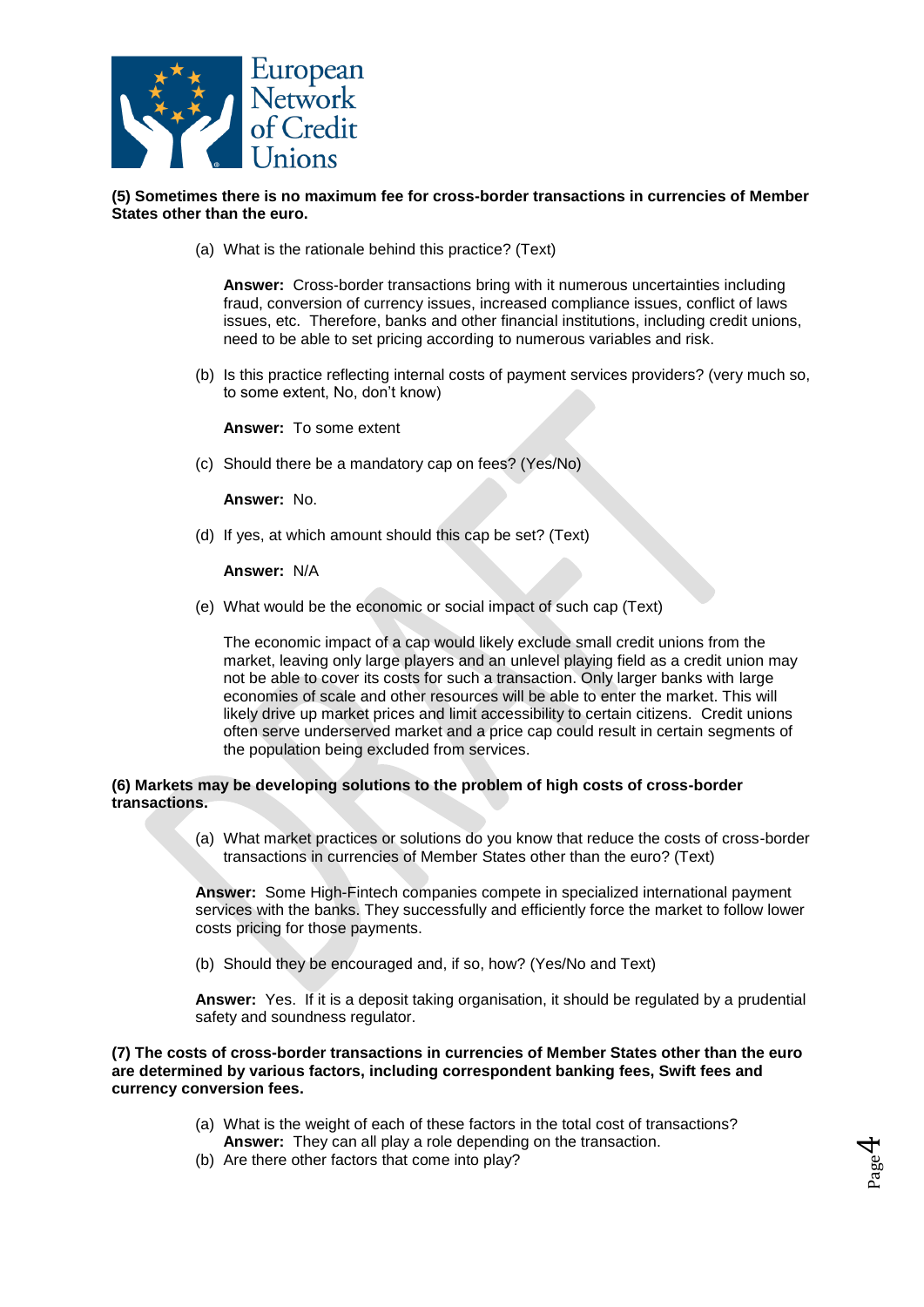

**Answer:** De-risking by the larger institutions, i.e. money-centre banks ceasing to do business with classes of financial institutions, such as credit unions, because of perceived compliance, enforcement, and regulatory risks, plays a role in keeping the costs up.

(c) What scope is there for reducing such costs and how can this be achieved?

**Answer:** Focus on the De-risking.

## **(8) Are there further comments that you would like to make in relation to crossborder transactions in a currency of a Member State other than the euro?**

**Answer:** Credit unions have little or no ability to operate on a cross-border basis because of "common bond" laws set under national legislation that limit potential members to people who live or work in a local community like a particular city, group of cities, or rural district, or who work for a particular government agency or company. Only people who fall within the common bond's limitations on membership may join the credit union, and credit unions generally are only permitted to do business with their own members (i.e. doing business with non-members is prohibited).

The common bond originally served as a type of credit enhancement under the theory that, if all members knew each other because they worked together or lived in the same neighbourhood, members who were delinquent on their loans would face peer pressure to pay back the credit union. The common bond no longer functions as originally intended because credit unions are no longer allowed to publicise which member are delinquent on loans because that would violate consumer protection laws. Common bond laws remain, however, even though their main function today is to limit who can have access to not-forprofit credit union services.

**(9) Euro transactions are priced at a very low level in euro countries. However, this is not the case in non-euro countries even though payment services providers offering these services can benefit from the same infrastructures as payment services providers from euro area Member States for transactions in euro.** 

(a) Do you know the cost of making euro transactions in non-euro area Member States? (yes/no)

**Answer:** Yes.

(b) How expensive are fees for euro transactions in non-euro area Member States? From 1 to 5 (1: not expensive at all – 5: very expensive + don't know) Please explain your reasoning (Text)

**Answer: 3.** Depends of the transaction/area.

(c) How transparent/clear to you are fees for euro transactions in non-euro area Member States transparent? From 1 to 5 (1: not transparent at all – 5: fully transparent + don't know) Please explain your reasoning (Text)

**Answer: 3.** Many wire transfer systems, such as the Society for Worldwide Interbank Financial Telecommunication (SWIFT), do not allow the initiating credit union to know in advance how many intermediary banks will be used to complete the transaction, each of which can charge a "lifting fee" (since each bank in the payments chain is allowed to choose its own correspondents). The credit union is therefore not able to determine in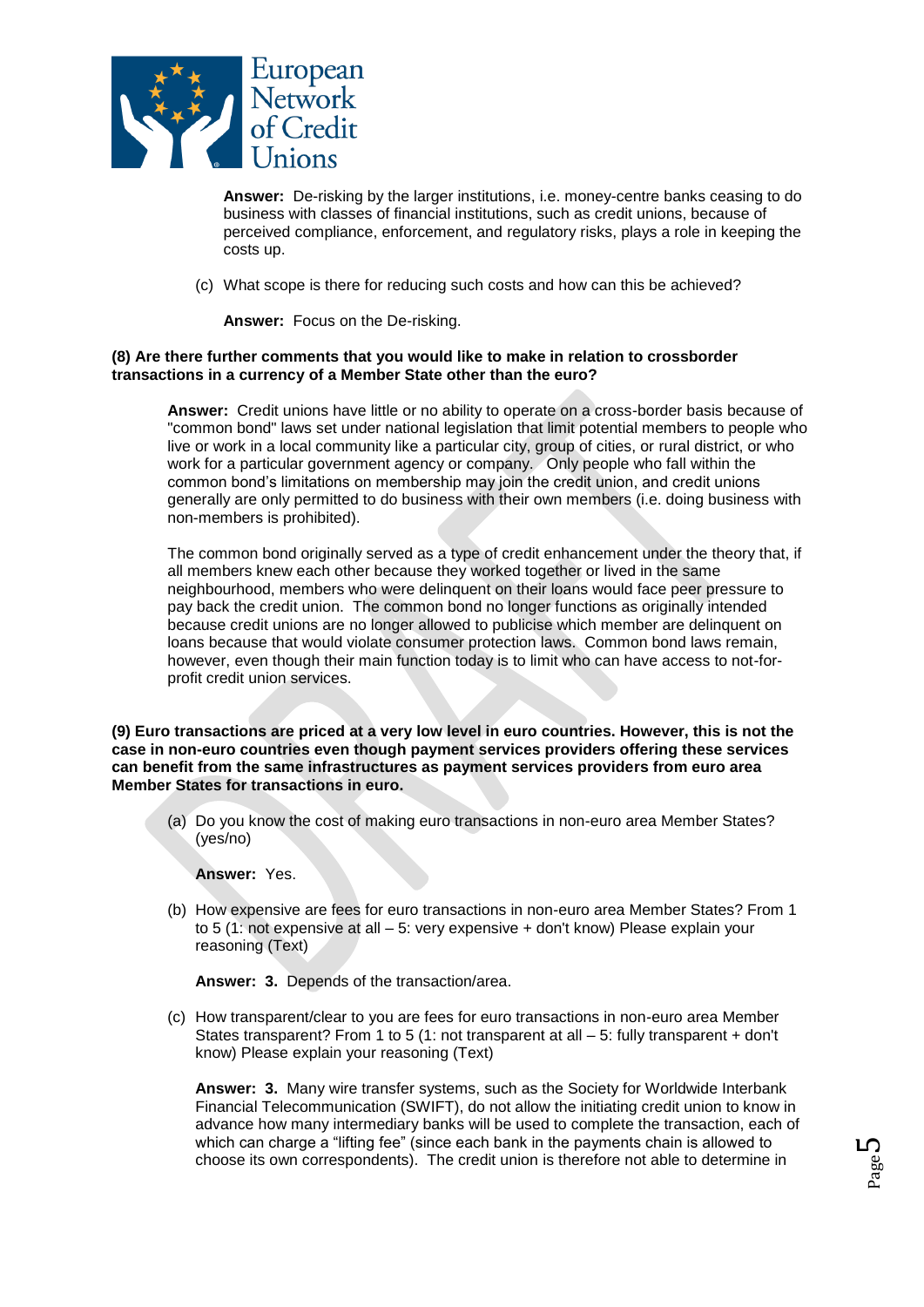

advance the amount or number of "lifting fees" charged by intermediary banks to facilitate the transfer. Therefore, transparency is sometimes challenging or difficult to achieve.

(d) Could you provide examples of fees that you have paid for such transactions? (Please provide the amount transferred, the countries involved (from X to Y) and the total fees paid for the transfer)

**Answer:** N/A

(e) Should the EU regulate the cost of these transactions or should this be left to individual Member States or the market? (choice – EU level / Individual MS / it should not be regulated (be left to the market) / don't know).

**Answer:** It should be left to the market.

(f) Which elements still justify such a difference in pricing for euro transactions between payment services providers of the euro area and payment services providers outside the euro area? (choice) – Volume – Correspondent banking fees – Other (please detail) (text)

**Answer:** Correspondent banking fees. Although really all aspects can contribute to the price, volume, fees, overhead, fraud losses, fraud prevention, etc…

- (g) Should the Regulation on cross-border payments mandate that euro transactions in noneuro area Member States be priced as domestic transactions in local currency? (Yes/No/don't know) **Answer:** No.
- (h) If not, what would be the best way to bring these transaction costs for consumers to a lower level? (Text)

Do not implement price fixing measures or other measures that will leave small institutions out of the market. Provide a framework that allows credit unions to easily participate in the market.

#### **(10) Are there further comments that you would like to make in relation with crossborder transactions in euro between two Member States of which at least one does not have the euro as national currency? (Text)**

**Answer:** Similar comments to Question 8.

l

#### **(11) The costs of remittances (the transfer of money by expatriates to their home country) can be significantly higher than the goal set by the United Nations.**

(a) How far is the EU from attaining the goal set in the context of the Sustainable Development goals? (text)

**Answer:** According to Remittance Prices Worldwide (RPW) from the Global Bank<sup>3</sup> , the global average cost of sending \$200 in remittances (including all fees and charges) was 7.4 percent in the fourth quarter of 2015 (Figure 7). Remittances costs have declined since the 8 percent level in the fourth quarter of 2014 and 9 percent in 2008. While these remain above the targets set for the Sustainable Development Goals. The decline is attributable somewhat to the exclusion of certain high-cost channels from the market, but

<sup>3</sup> *See* Migration and Remittances, Recent Developments and Outlook, World Bank Group, April 2016, <http://pubdocs.worldbank.org/en/661301460400427908/MigrationandDevelopmentBrief26.pdf>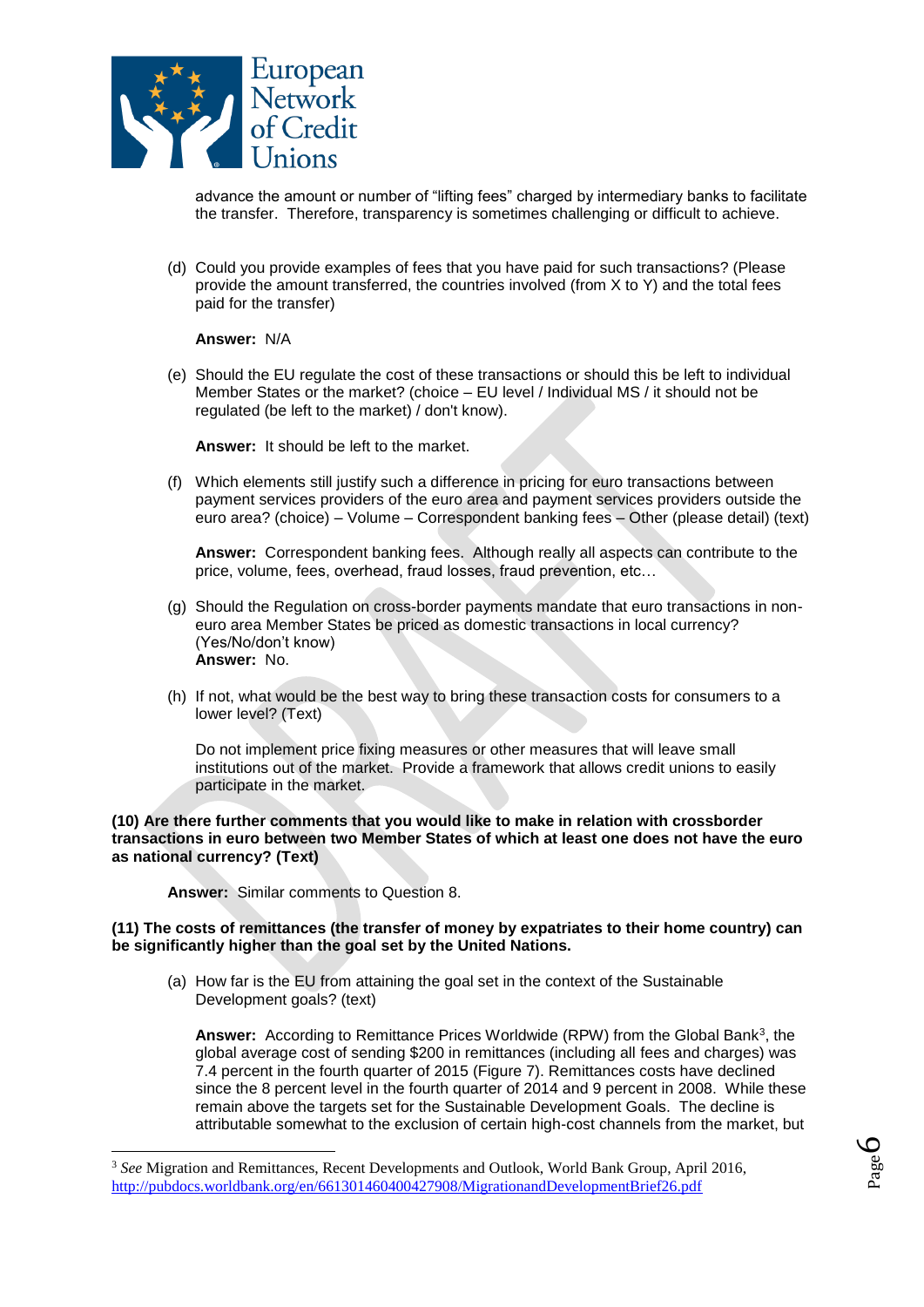

the ability to truly attain the goals is attributable in large part to de-risking by larger financial institutions that in turn prevents access to the market at affordable rates.

(b) To what extent can the market be expected to drive down costs in the the foreseeable future, notably through FinTech innovations including virtual currencies? (text)

**Answer:** While FinTech may be a solution, creating an environment that provides a level playing field for smaller institutions like credit unions will ultimately help drive down costs.

### **(12) Remittances occur both within the EU and between EU Member States and countries outside the EU. The most important flows of remittances involve countries outside the EU.**

(a) Should an amendment to the Regulation on cross border payments aim at implementing the UN target and explicitly prohibit fees higher than 3% for all transactions within the EU? (Yes/No/don't know) Please explain your reasoning (Text)

**Answer:** No. Price caps may drive smaller credit unions out of the market as they will have greater difficulty achieving the economies of scale to operate a sustainable program that can accommodate the pricing structure.

(b) With regard to non-EU countries, should the target be achieved through action at EU level or should this be left to individual Member States or the market?  $-$  EU level  $-$  Member State level  $-$  The market (no regulation)  $-$  Other (please explain  $-$  text)

**Answer:** Member State Level. – But EU should focus on De-risking issues and providing credit unions with ability to function on a cross-border basis despite field of membership restrictions.

In particular, should the Regulation be amended to apply also to remittances between Member States and third countries? (Yes/No/don't know)

**Answer:** No.

(c) Should another EU instrument be envisaged? Please detail (Yes/No/don't know + text)

**Answer:** Don't know, but perhaps FinTech will eventually create solutions.

(d) What actions could non-EU countries take in particular with regard to limiting the costs of cross-border transactions? (Text)

**Answer:** Ensure a level playing field and regulatory environment for smaller financial institutions such as credit unions using a proportional regulatory approach.

#### **(13) Currency conversion can be done for the consumer by the payment services provider (PSP) of the consumer/payer, the PSP of the payee or a dynamic currency conversion provider working with the merchant or ATM operator.**

(a) How big are the differences in the costs between these various options? Which one is less costly for payment services users? (text)

**Answer:** Depends.

(b) How are currency conversion costs priced by payment services provider and what is the usual pricing model applied? (text)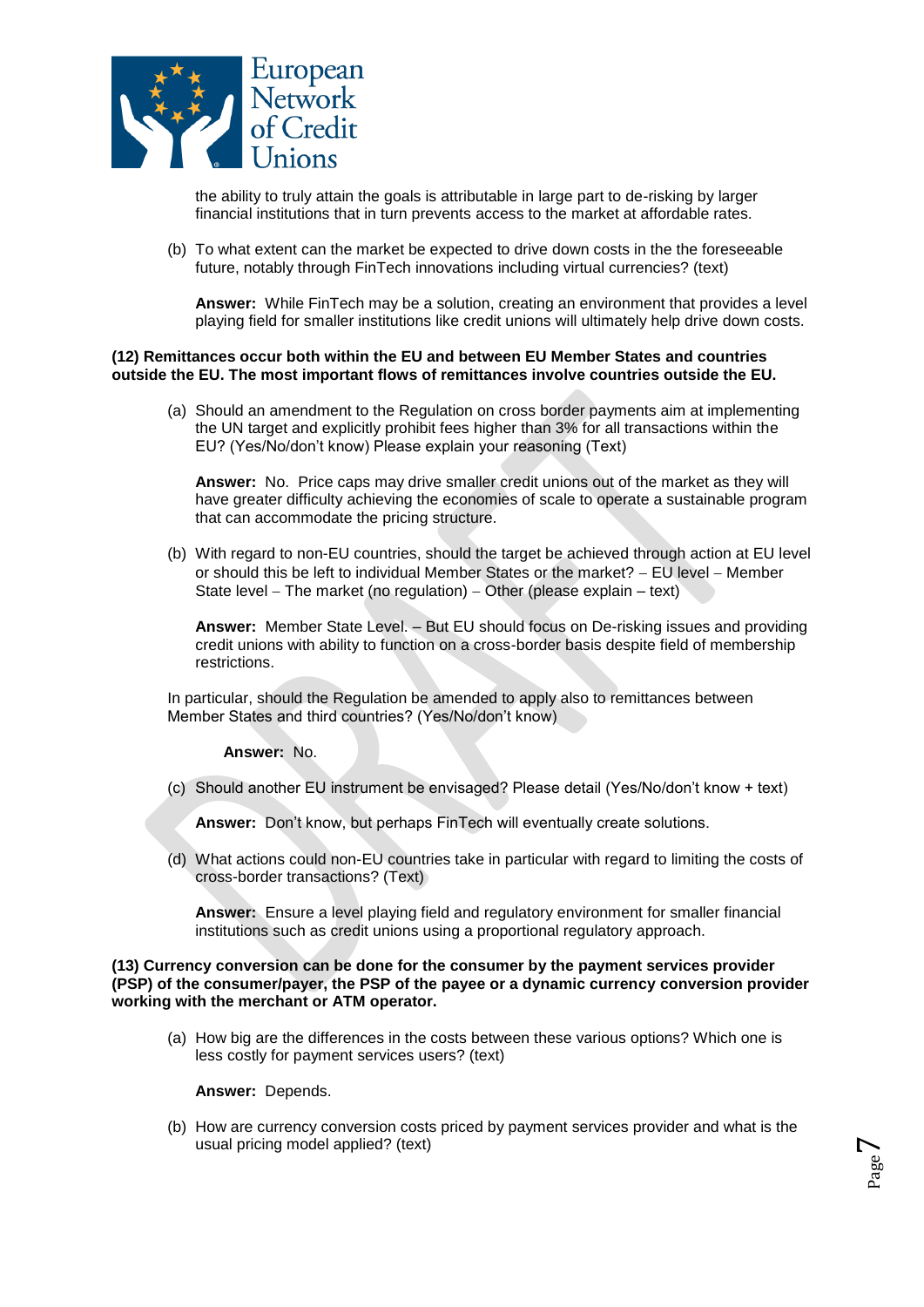

**Answer:** Credit unions usually must use an intermediary financial institution to process electronic payments transactions like cross-border wire transfers, and therefore credit unions often have little or no control over the exchange rate unless they were to contract with the intermediary financial institution for a fixed rate of exchange in advance. Owing to the uncertainties in currency exchange rates and related risks, the contracted fixed rate of exchange is virtually always set at a rate more expensive than the "spot rate" that the foreign currency exchange would otherwise occur at.

This is because the intermediary bank will be buying the foreign currency at the spot rate and, if it is to guarantee a fixed rate in advance, the intermediary bank will take care that the contracted fixed rate is less favourable to the credit union and to the credit union's member (who initiated the transaction or is receiving it) than the spot rate. Otherwise the intermediary bank would risk losing money on the transaction; i.e. the bank will take a loss if the fixed-rate provided in advance of the transfer were more favourable to the consumer than the "spot rate" would be.

(c) How aware are consumers of the different options for currency conversion that exist and their prices? (From 1 to 5– 1: not aware– 5: fully aware + don't know)

#### **Answer: 3.**

(d) How empowered are consumers to make the best choices for service provider for currency conversions? (From 1 to 5– 1: not empowered at all– 5: fully empowered + don't know)

### **Answer: 3.**

## **(14) Better information would allow consumers to choose the most advantageous currency conversion option.**

(a) Are the current transparency and information obligation regarding currency conversion in title III of the Payment Services Directive fully complied with when consumers are making cross-border transactions? (very much so, to some extent, No, don't know)

**Answer:** To some extent

(b) Are the transparency and information obligations regarding currency conversion in title III of the Payment Services Directive sufficient for consumers nowadays? (very much so, to some extent, No, don't know) Please explain your reasoning (Text)

**Answer:** To some extent.

(c) If changes are needed, what could be the changes required and in which time frame? (Text)

#### **Answer:** N/A

(d) Could real-time exchange rate quotation and estimates of real time final fee/price quotation be a reasonable target for all currency conversion service providers? (very much so, to some extent, No, don't know)

**Answer:** To some extent.

(e) Could, over the longer term, terminal upgrades be envisaged to provide this information to users? (very much so, to some extent, No, don't know)

Page  $\infty$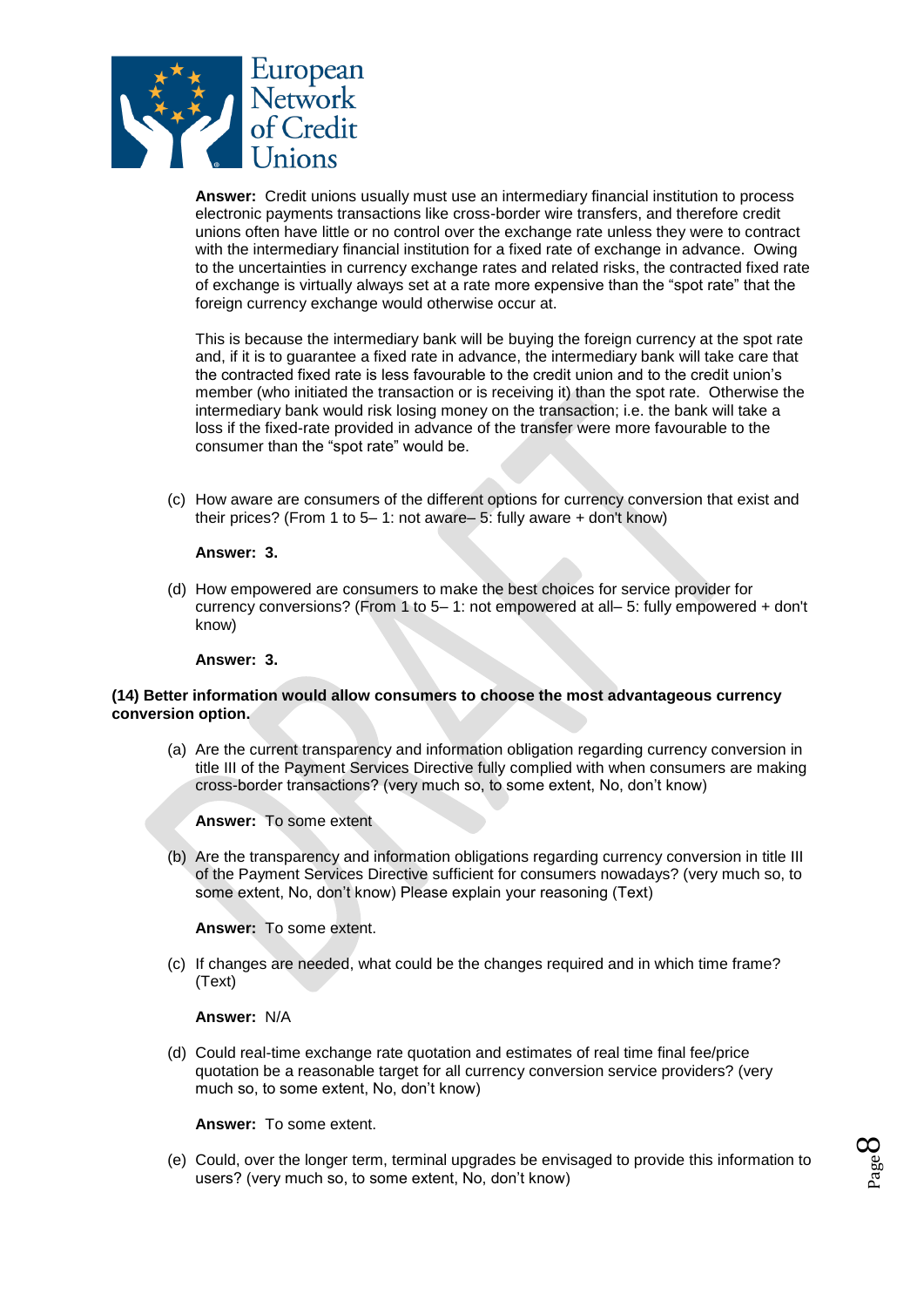

**Answer:** To some extent.

(f) How much time would be required to implement these changes? (choice)  $-$  Less than 3 years  $-3$  to 5 years  $-$  More than 5 years Please explain your reasoning (Text)

**Answer:** More than 5 years. The infrastructure and costs will take time to implement and absorb without imposing excessive compliance costs on smaller financial institutions including credit unions.

(g) Should ancillary transparency measures be taken on the technical side (e.g. imposing obligations on currency conversion service providers or users' banks to offer publicly available online calculators and applications on currency exchange) (Yes/No/don't know) Please explain your reasoning (Text)

**Answer:** These are available now.

**(15) Dynamic currency conversion (DCC / option to pay or withdraw cash using a service converting the amounts into their home local currency – see explanation in opening paragraph) could, in principle, provide more choice for consumers and bring more competition into the market for currency conversion.** 

(a) How justified are concerns about DCC services misleading consumers towards more costly currency conversion options? (Text)

**Answer:** There is some justification as merchants have incentives to promote their services often to the detriment of the consumer. Usually the price in local currency is better for the consumer because he or she receives the spot rate plus a foreign transaction fee that is often 0.5%. The merchant's foreign exchange rate is usually less favourable.

(b) Are there situations in which DCC services enhance competition and allow consumers to benefit from better currency conversion deals? (Yes/No/don't know)

**Answer:** Don't know.

(c) Please provide examples of good practices. (Text)

**Answer:** N/A.

(d) If this is not the case, should DCC services be banned or are there ways in which it could be ensured that they benefit consumers? (Text)

**Answer:** Banning may be too harsh of an approach as there are benefits to DCC, but additional transparency may be useful.

#### **(16) DCC users may not be aware that merchants proposing the service may receive as a reward part of the margin earned on the transaction through the DCC service provider.**

(a) Should consumers be made aware of the interests of merchants/ATM operators to promote their own DCC services? (Yes/No/don't know)

### **Answer: Yes.**

**(17) It may be technically too difficult to provide full information on the different currency conversion options at the point of sale or cash dispenser.**